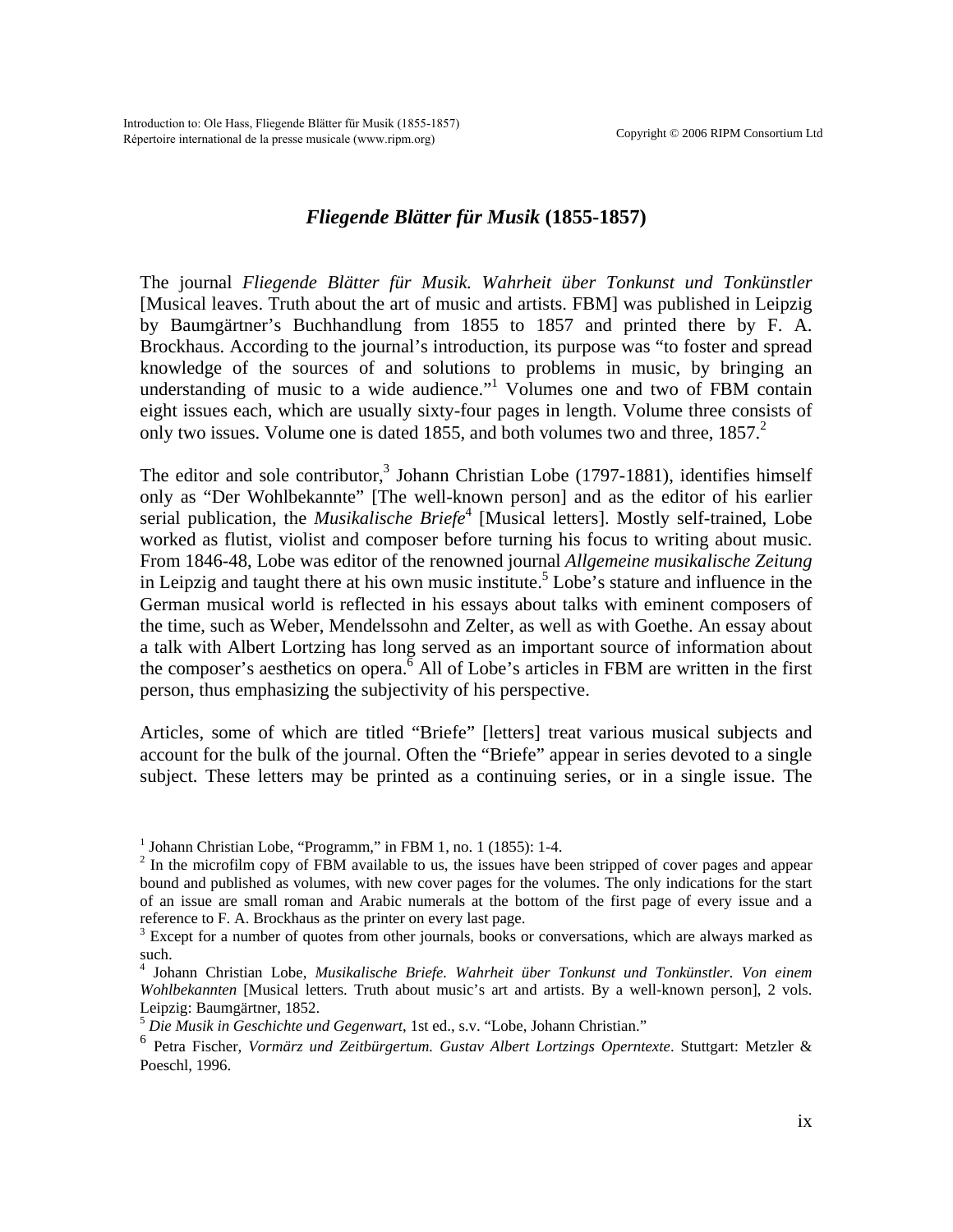Copyright © 2006 RIPM Consortium Ltd

articles are followed by a small *Feuilleton* section, containing anecdotes, aphorisms, and quotes from other journals.

In the introduction, Lobe announced seven topics for these letters, but not all of them were treated before the demise of the journal. The first series of six letters is titled "Technische Konstruktion der Instrumentalwerke" [Technical construction of instrumental compositions]. Here, Lobe explains the use of motives and themes and the larger structure of cadences and periods and then encourages the readers to apply this knowledge to every piece of music they hear. Examples used are the finale to Haydn's Symphony No. 2 and a Beethoven string quartet and quintet.

In his "Ästhetische Briefe" [Letters on aesthetics], Lobe gives an historic overview of the idea of "the beautiful" and then defines the beautiful in music as being: clarity of form, naturalness of content and realism of expression. These criteria reflect a standpoint combining Classical and early Romantic ideals; the composers most referred to by Lobe are Haydn, Mozart (especially his operas), Beethoven, Mendelssohn and Carl Maria von Weber (his operas *Der Freischütz* and *Euryanthe*). Lobe also writes approvingly about Spontini's opera *Die Vestalin* [*La Vestale*], Berlioz's overture to *Die Vehmrichter* [*Les Francs juges*], Auber's opera *Maurer und Schlosser* [*Le Maçon*], Joseph Weigl's opera *Die Schweizerfamilie*, and Méhul's operas *Je toller, je besser* [*Une Folie*] and *Joseph und seine Brüder* [*Joseph*].

In the series "Dramatische Briefe" [Letters on drama], Lobe discusses the techniques of writing a play, including the motivation of characters, the structure of the plot and the scene layout. Lessons in harmony, part writing and voice leading are presented as a series of letters on the writing of four-part compositions for men's choirs. Lobe makes abundant use of musical examples in all his theoretical writing in the journal. When discussing specific passages of a composer's work, Lobe often supplies alternate versions of his own for comparison.

In his "Briefe über Rich. Wagner an einen jungen Komponisten" [Letters on Rich. Wagner to a young composer], Lobe writes sympathetically about Wagner's operas Tannhäuser and *Lohengrin*.<sup>[7](#page-1-0)</sup> He also attempts to clarify the structure of Liszt's symphonic poems in the article "Briefe über Liszt's symphonische Dichtungen."<sup>[8](#page-1-1)</sup> Critical remarks by Lobe against the "Zukunftspartei" [Party of the future] are generally not aimed at its most prominent figures, Wagner and Liszt, but instead at supporting music critics and lesser composers. Lobe's polemics against those who would ride on the wave of someone else's success and use the idea of "music of the future" as an excuse to write incomprehensible compositions is best expressed in his satire "Ein neuer Prophet der Zukunft" [A new prophet of the future]. $\int_{0}^{9}$  $\int_{0}^{9}$  $\int_{0}^{9}$  Lobe also analyses phrases and catchwords

<span id="page-1-0"></span><sup>7</sup> FBM 1, no. 7 (1855): 411-23; FBM 1, no. 8: 444-65; FBM 2, no. 1 (1857): 27-48.

<span id="page-1-1"></span><sup>8</sup> FBM 2, no. 7 (1857): 385-416.

<span id="page-1-2"></span><sup>&</sup>lt;sup>9</sup> FBM 2, no. 5 (1857): 314-19.